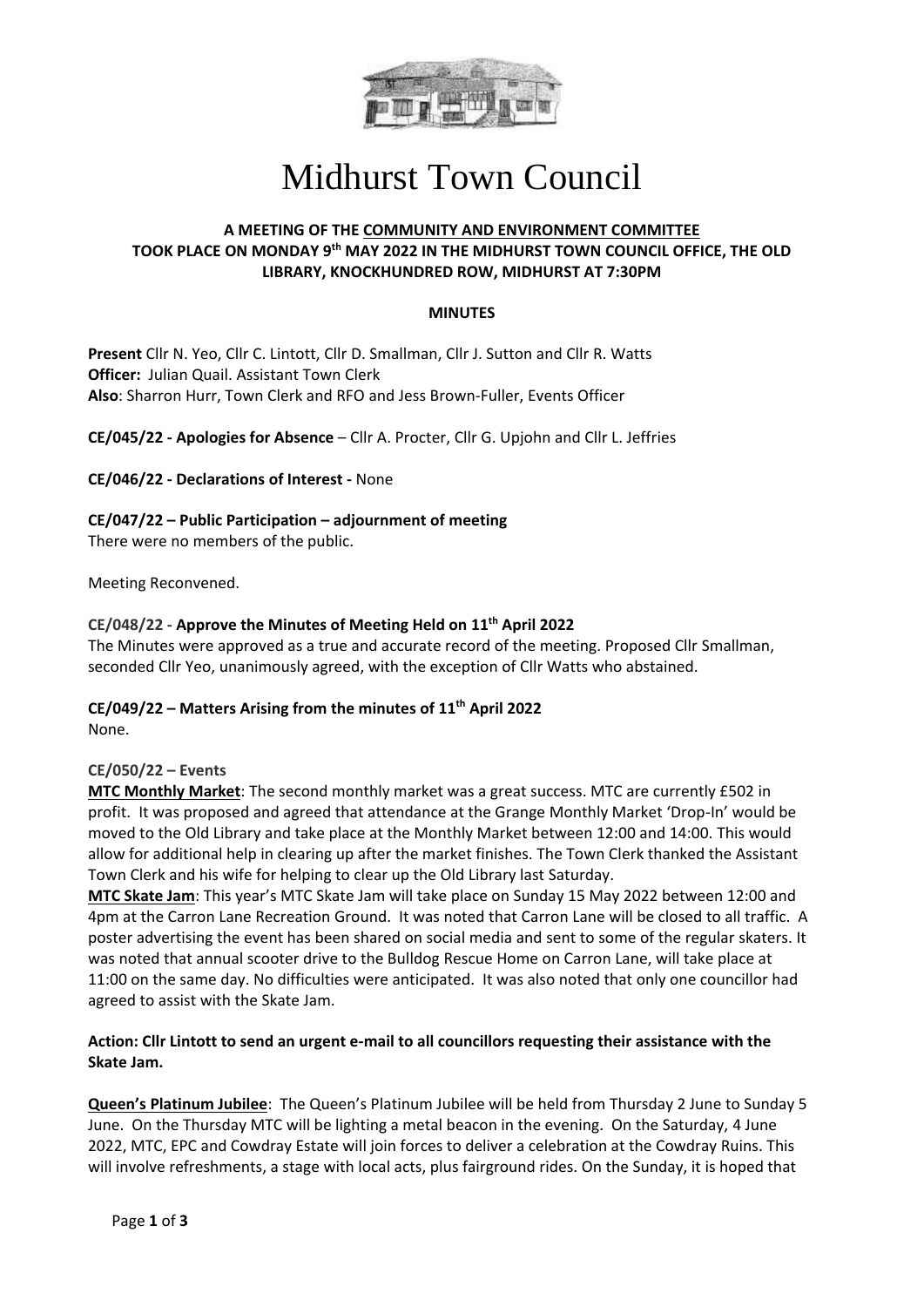

# Midhurst Town Council

individual street parties will be held in Midhurst. Plans for the event are coming together with quite a few community groups coming forward to take part in the celebrations. It is being publicised as a Jubilee Picnic, so people feel they can bring their own food and drink. It was agreed that MTC would have a stall to provide information on the day and advice to local residents. It will also act as the point of contact for any lost children. The Events Officer needs all councillors to assist on the day.

### **Action: The Events Officer to send an urgent e-mail to all councillors requesting their assistance with the Jubilee Picnic.**

**Jubilee Tree Planting**: The Jubilee Trees have now been planted: MTC, local community groups and local organisations expressed an interest in planting a tree to celebrate Her Majesty the Queen's Platinum Jubilee. Each tree will have a roundel indicating who has purchased the tree.

### **CE/051/22 – Policing in Midhurst**

Cllr Yeo chaired the Midhurst and Easebourne Policing Liaison Forum on Friday  $6<sup>th</sup>$  May 2022. **Graffiti**: Apart from the recent attack of graffiti at the Caron Lane recreational ground, there were few instances of ASB in Midhurst and Easebourne. All were disappointed, including users, at the graffiti. It was noted that the tags were also present in Fernhurst, while there were various instances of graffiti in Chichester. A brief discussion took place regarding the future use of CCTV at Carron Lane but it was felt that the cost and practicality of this were not currently feasible.

**Holmebush**: Many thanks were given to the Midhurst Green Volunteers who tidied up the vegetation at Holmebush play area. Mark Armitage, Hyde Housing, had recently confirmed that the money had become available to remove the rotunda at the park. A community Day was being organised by Hyde and CDC to ask residence what they wanted at the play park.

**Sussex Police**: Police representatives informed the meeting that North Street car park was currently quiet but the meeting is aware that ASB and drug use could increase with the improved weather during summer. Local police had been called to fires being built by local teenagers on the Cowdray Estate across river from the back-up polo field in the adjacent woods. Cowdray were currently prepared to give the culprits another chance but may progress charges if it continues. **Op Downsway** which provides high visibility presence across anti-social driving hot spots had recently issued 11 tickets in the immediate area. The issue of motor bike noise in the town was also an on-going issue. The police are aware of motor bike noise pollution. **Op Mini** are urging motorists to be vigilant following a spate of thefts from vehicles across rural West Sussex. Items including sat navs, headphones, handbags, clothes and even bed linen have been reported stolen in recent weeks, as well as number plates.

**Dog Fouling**: MTC is aware of the increased amount of dog fouling that is occurring around Midhurst, especially in the Old Town. CDC are also aware of the situation. It was noted that a Civil Enforcement Officer can issue an enforcement fine. It was suggested that social media be used to Educate, Encourage and Enforce. A list of bins has been obtained from CDC and investigated by Cllr Yeo and Cllr Watts. It was suggested that three of the bins be moved: one from the top of St Ann's Hill, one opposite the tip and one outside the Old Library. The one opposite the tip should be located about 100 yards in the layby opposite the common. It was also suggested that the bin at St Ann's Hill should be moved because that would spoil the view of the monument

#### **CE/052/22 – Civic Activities and Rural Amenities**

**Cemetery Sub-committee**: Cllr Yeo chaired the Cemetery Sub-committee on Friday 6<sup>th</sup> May 2022.